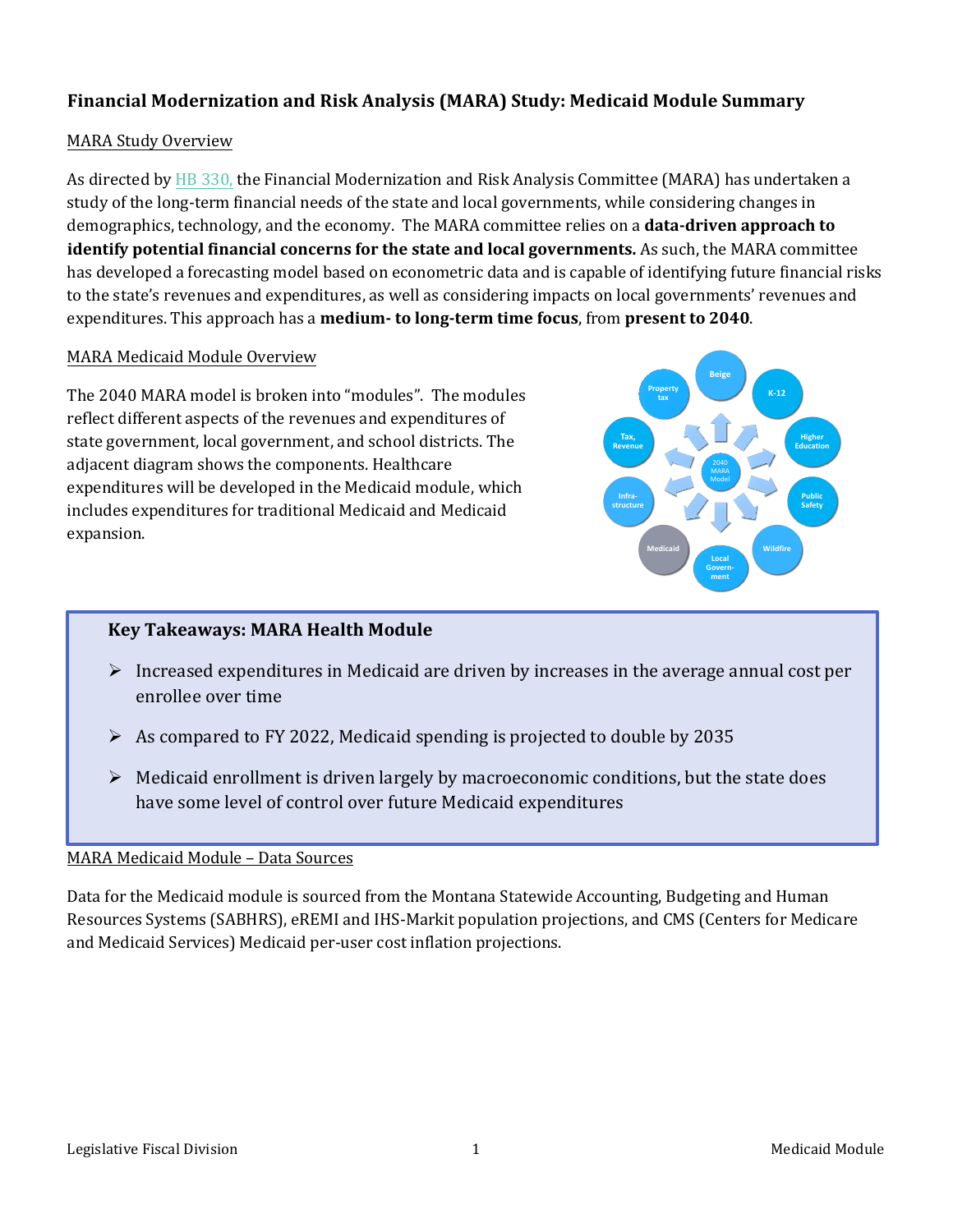# MARA Medicaid Module – Assumptions and **Methodology**

The present-2040 expenditure impact of health programs (like Medicaid) is calculated with the following simple formula:

In a given year, total expenditures in a program = cost per enrollee \* number of enrollees

Cost per enrollee is calculated by examining historic cost per enrollee (by type of enrollee – child, aged, disabled, etc.) and inflating this cost going forward with some type of inflation mechanism. For Medicaid, this inflator is the CMS per-user Medicaid inflation metric publishe[d here.](https://www.cms.gov/Research-Statistics-Data-and-Systems/Statistics-Trends-and-Reports/NationalHealthExpendData/NationalHealthAccountsProjected)

The number of enrollees in a given year is calculated

# **MARA Medicaid Module: Program-level projections and "beige" projections**

- $\triangleright$  Many of the expenditures of state and local government in the MARA forecasting model are inflated with a "status quo"-based methodology which assumes "business as normal" or "beige" continues into 2040. An example would be the administrative functions of DPHHS
- $\triangleright$  In the module, "non-baseline" projections are made for Medicaid (2/3rds of all DPHHS expenditures). All other DPHHS expenditures are projected as "beige"

by assuming that some percentage of Montana's population will be enrolled in a particular program in a given year and applying that percentage to an existing projection (either IHS or eREMI) of Montana's future population, accounting for demographic characteristics. For example, for Medicaid, we assume that 39.7% of children in Montana will enroll in Medicaid in years 2022-2040 (this is the five-year average of 2017-2021). Similar calculations are made for traditional Medicaid adults (2.7% will enroll), aged (7.3%), disabled (1.7%), and Medicaid Expansion adults (15.4%). This methodology leads to the enrollment projection discussed in the findings section below.

State costs and federal costs are then disaggregated based on the financing structure of the particular program. FMAP (Federal Medical Assistance Percentage) for traditional Medicaid is calculated in the out years by comparing the projected per-capita income (PCI) for Montana to the projected PCI for the US. Montana's FMAP has been steadily declining over the last five years. The matching rate for Medicaid expansion is expected to remain 90.0% federal/10.0% state.

## MARA Medicaid Module – Stakeholder Awareness and Participation

The Legislative Fiscal Division (LFD) staff shared and developed the health module assumptions and calculations with staff from the Department of Public Health and Human Services. LFD and MARA committee members [considered information](https://leg.mt.gov/lfd/mara-2023-biennium/) from the National Academy for State Health Policy, National Rural Health Association, Manatt Health, and scholars from the American Enterprise Institute and Harvard.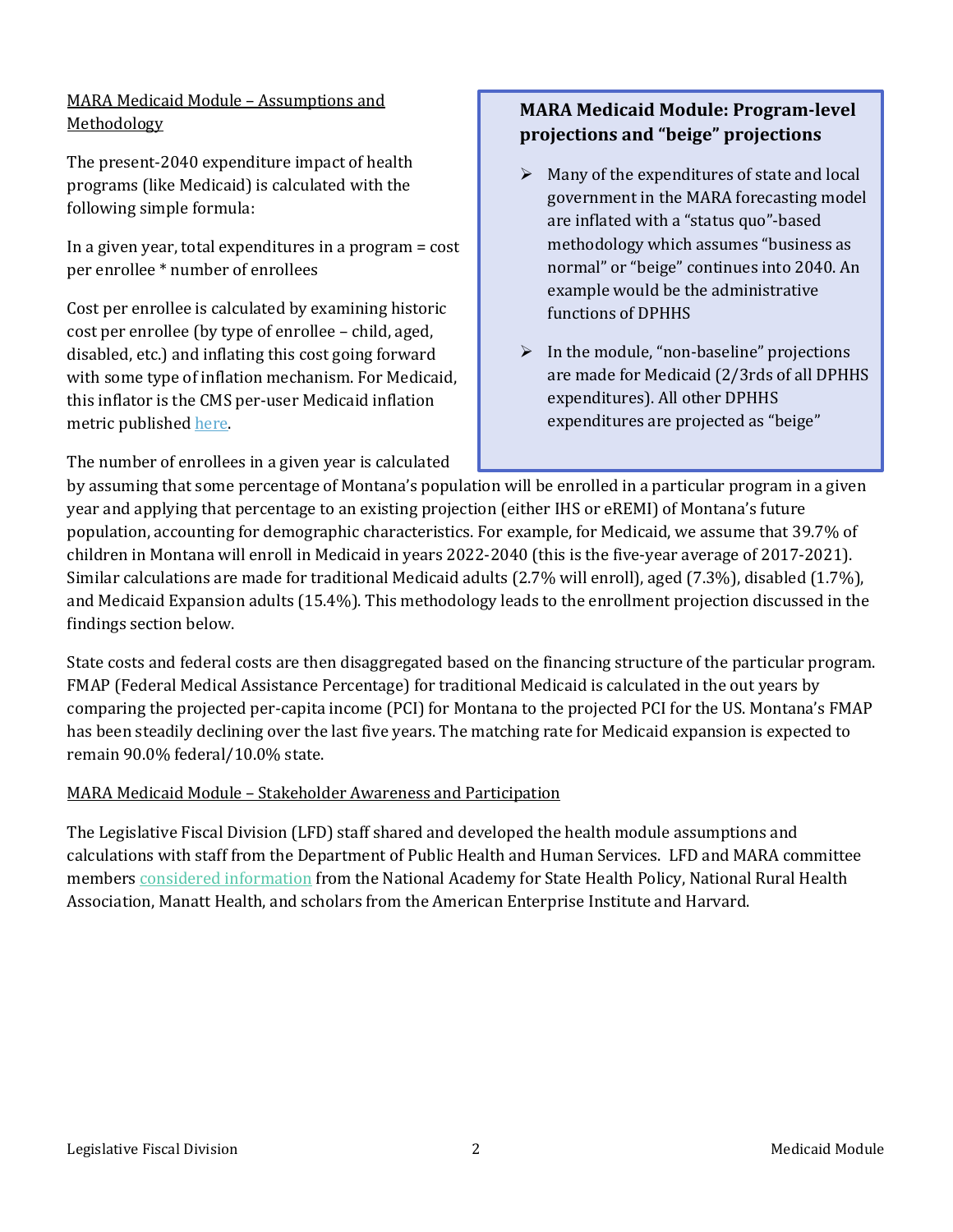## MARA Medicaid Module – Findings

## 1. Enrollment

The graphs below show enrollment projections for different groups of Medicaid enrollees. These projections assume some percentage of a demographic cohort will enroll in Medicaid over time – for example, 39.7% of children will enroll in Medicaid in any given year. The difference in these projections is due to the variation in Montana's demographic structure projected by IHS and eREMI in the 2022-2040 period. Variations in enrollment are notable in both the "Child" and "ExpAdult" categories. In both cases, rapid increases in enrollment are due to policy changes (I-155 Healthy Montana Kids ballot initiative of 2008; HELP Act of 2015). Both populations declined during the strong economic growth of CY 2019 before rising during the COVID-19 pandemic. Both populations are projected to decline over the next two fiscal years as the state redetermines the eligibility of its Medicaid enrollees when permitted by the federal government.



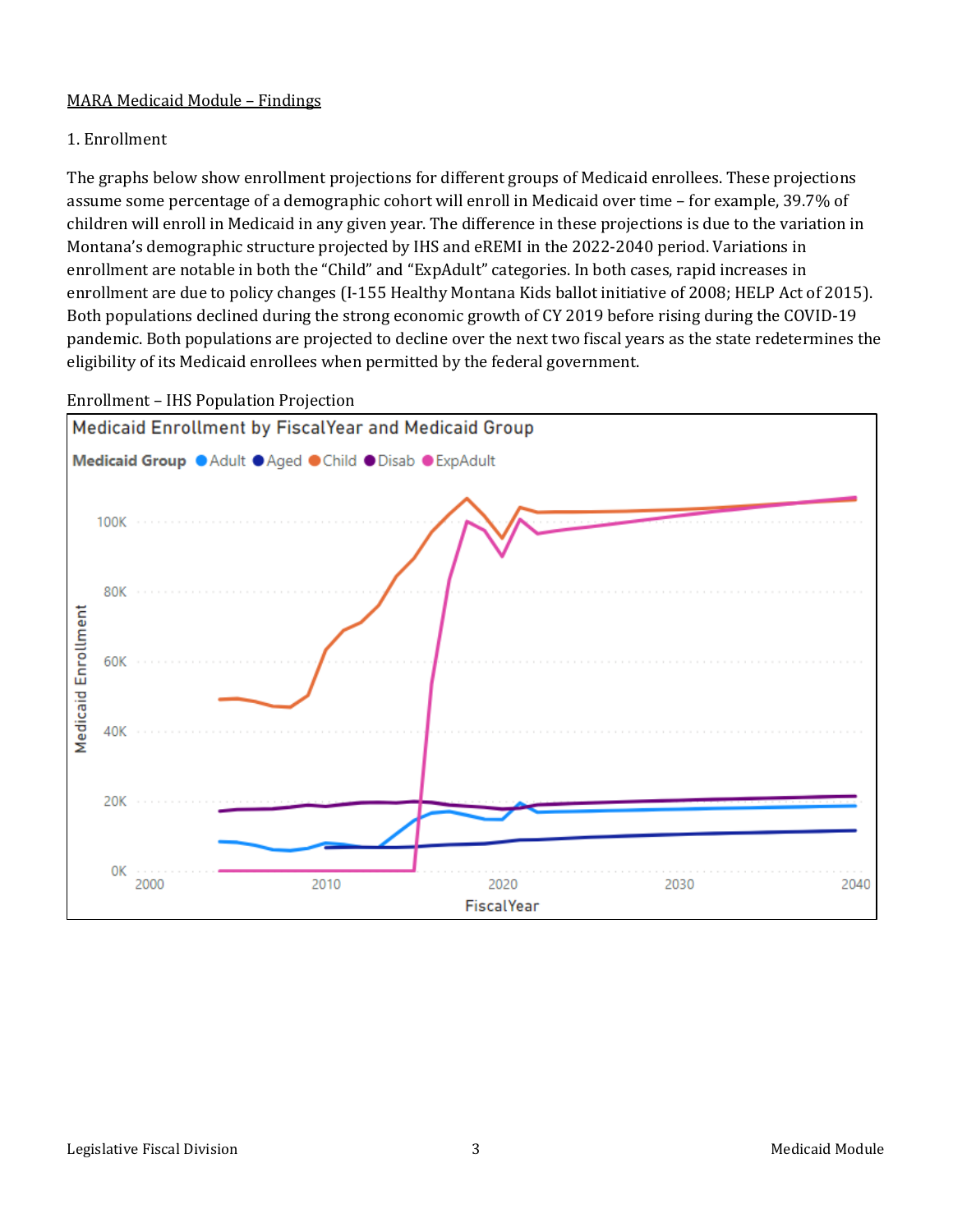#### Enrollment – eREMI Population Projection



## 2. Per-User Cost

Cost per enrollee is calculated by examining historic cost per enrollee (by type of enrollee – child, aged, disabled, etc.) and inflating this cost going forward with the CMS per-user Medicaid inflation metric. This measure is projected by CMS out to 2030 and is illustrated in the graph below. The long-term CMS projection for per-user growth in Medicaid is higher than Montana's typical per-user Medicaid cost growth. The compounded

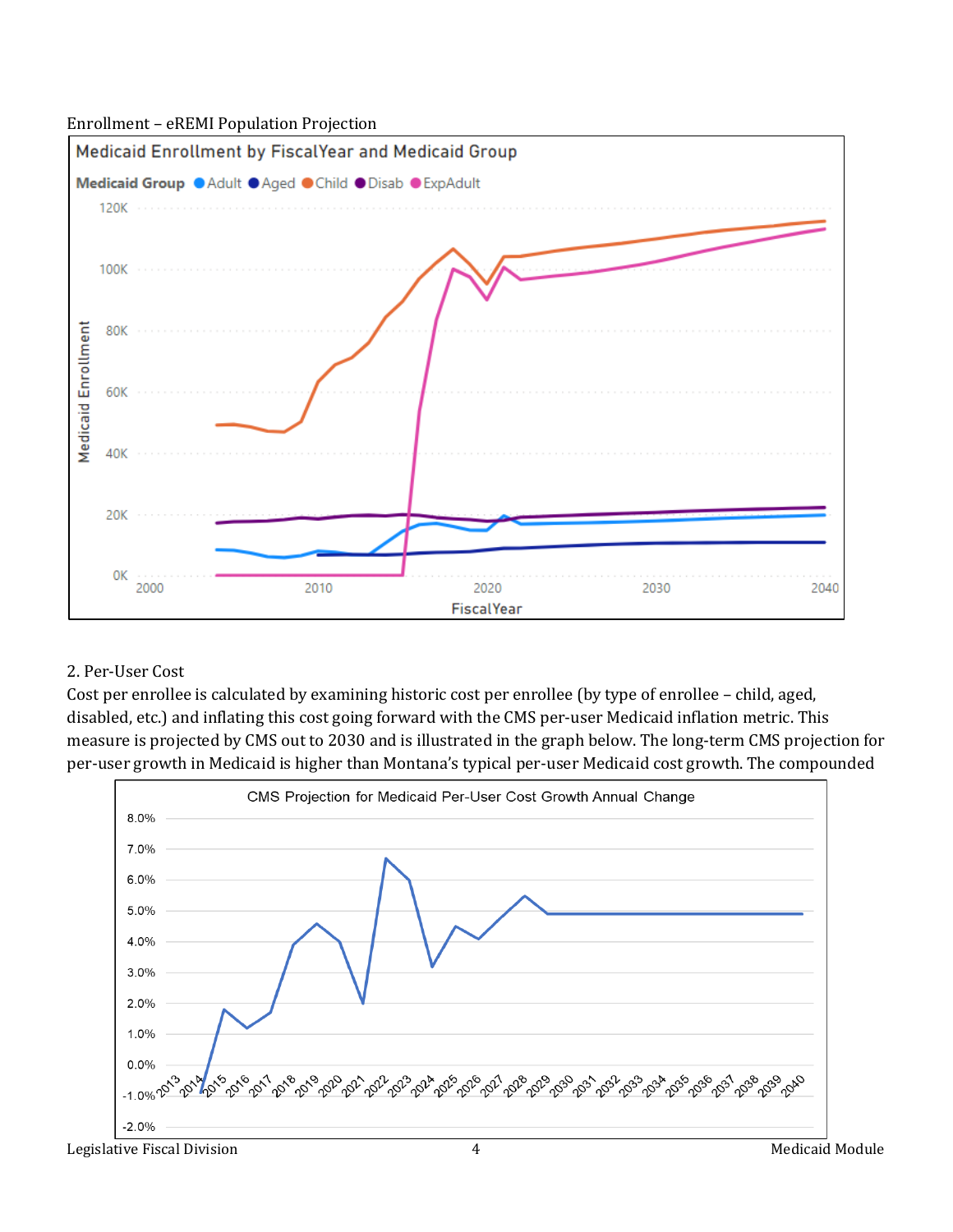growth (at 4.9% annually from 2029-2040) over time drives significant Medicaid expenditure increases over time, as discussed in the following section. The following graph shows per-user cost projections over time for each of the major types of Medicaid enrollees. Elderly and disabled enrollees are significantly higher cost on average than children, traditional Medicaid adults, and Medicaid expansion adults.



## 3. Total Expenditures

Total Medicaid expenditures for a given year are calculated by multiplying the projected number of enrollees in each type of enrollment group by the projected per-user cost for that enrollment group in that year. The image below illustrates expenditure projections for the four types of traditional Medicaid enrollees and Medicaid expansion enrollees. This graph utilizes IHS population projections; eREMI projections are similar but slightly higher.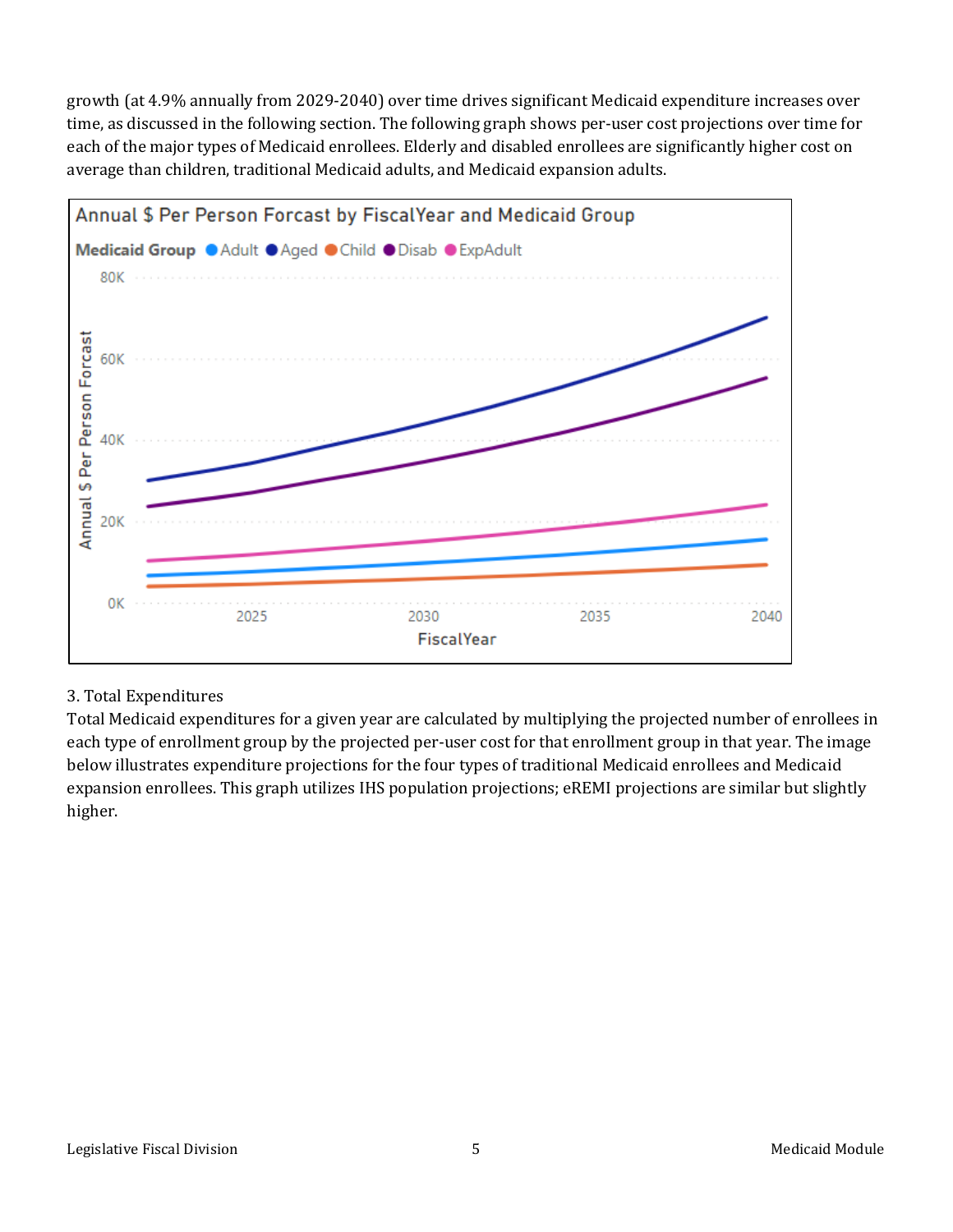

Combining expenditures for both types of Medicaid (traditional and expansion) leads to the projection below, in which the impact of compound growth on expenditures over time is very clear.

## MARA Medicaid Module – Limitations & Areas of Future Research

There are several ways in which the MARA Medicaid module can be improved. First, creating estimates/forecasts for health programs other than Medicaid: child welfare, Children's Health Insurance Program (CHIP), Supplemental Nutrition Assistance Program (SNAP), Temporary Assistance for Needy Families (TANF), and state-run facilities could be projected separately, which would take them out of the "beige" category.



The current forecast assumes a fixed percentage of each population group will enroll in Medicaid based on the average of the last five years – that methodology could be refined if one assumes (for example) that the state will grow, on average, wealthier (or less wealthy) over time.

Use of the CMS per-user annual cost growth projection is reasonable, but the state does have a significant amount of control over the way in which Medicaid costs can change over time. States can impact the number of

Legislative Fiscal Division **Medicaid Module** 6 Medicaid Module 1 Medicaid Module